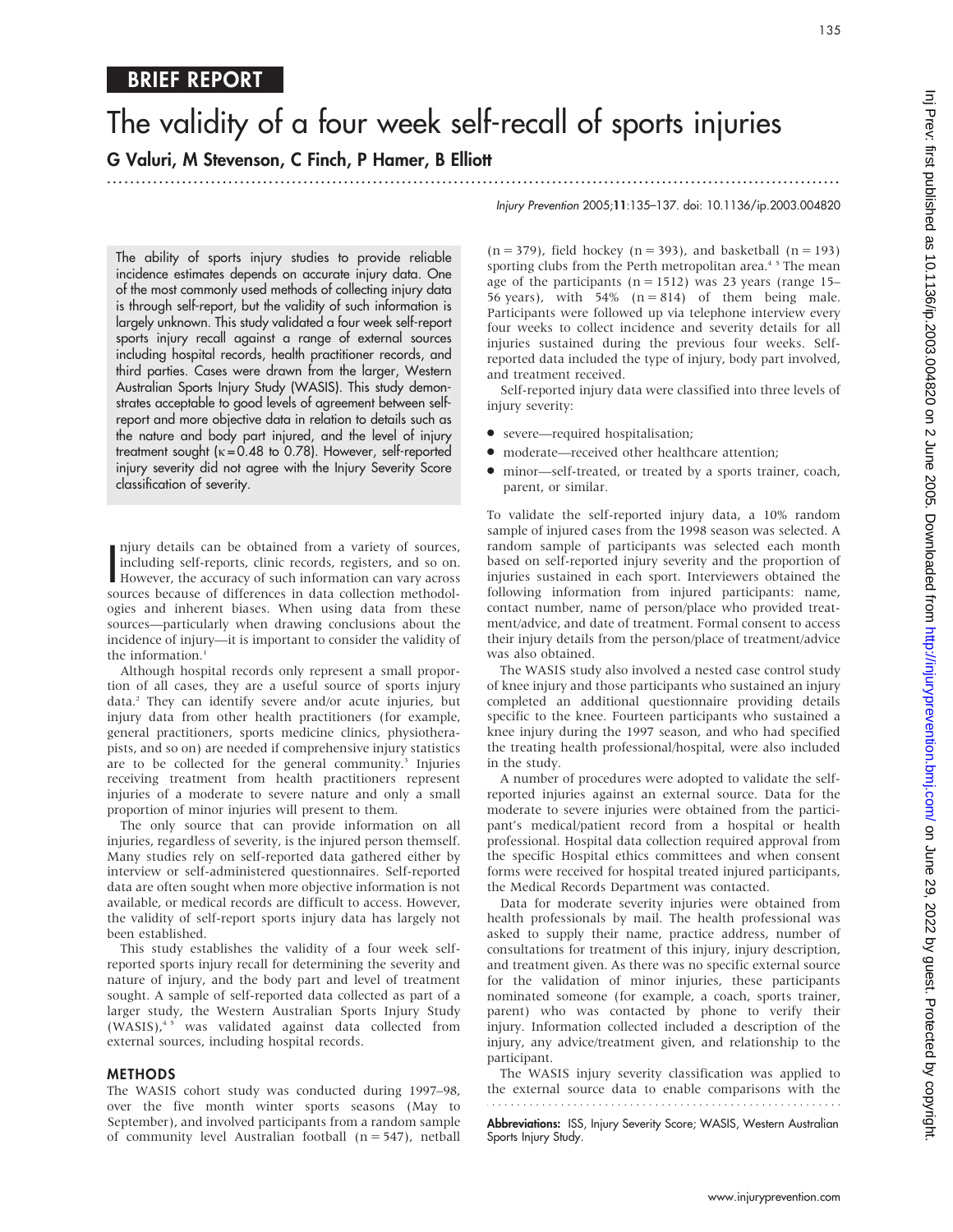Table 1 Comparison of self-report and validation source information about the person/place sought for injury treatment/advice

| <b>WASIS injury severity</b> | <b>WA Sports Injury</b><br>Study (self-report) |       | <b>External sources</b><br>(validation) |       |
|------------------------------|------------------------------------------------|-------|-----------------------------------------|-------|
| categories                   | $\mathbf n$                                    | %     | $\mathbf n$                             | %     |
| Minor injuries               |                                                |       |                                         |       |
| Self                         | Δ                                              | 6.1   | 3                                       | 4.5   |
| Moderate injuries            |                                                |       |                                         |       |
| Physiotherapist              | 26                                             | 39.4  | 25                                      | 39.4  |
| General practitioner         | 25                                             | 37.9  | 27                                      | 40.9  |
| Chiropractor                 | $\overline{2}$                                 | 3.0   | 2                                       | 3.0   |
| Medical specialist           |                                                | 1.5   | $\Omega$                                | 0.0   |
| Podiatrist                   | O                                              | 0.0   |                                         | 1.5   |
| Severe injuries              |                                                |       |                                         |       |
| Hospital                     | 8                                              | 12.0  | 8                                       | 12.0  |
| Total                        | 66                                             | 100.0 | 66                                      | 100.0 |

self-report data. This classification was then compared against a "gold standard", the Injury Severity Score (ISS).<sup>6</sup> The ISS was calculated by taking the sum of the squares of the highest Abbreviated Injury Scale score and the scoring was undertaken by one of the authors (GV) and then independently verified. The ISS was used because of its design as ''a method of numerically describing the overall severity of injury" and was categorised as:  $1-3 =$  minor,  $4 8 =$  moderate, and  $\ge 9 =$  severe.<sup>7</sup> Sensitivity, specificity, and positive predictive values were calculated to compare the WASIS injury severity classification and the ISS categories. All external records were reviewed by two of the authors (GV and MS) and classified according to the ISS classification. The external record, predominantly the clinician's treatment record, had detail to accurately allocate an abbreviated injury scale, and therefore an ISS.

The kappa statistic $\delta$  was used to evaluate the agreement between the self-reported data and the external source taking into account agreement due to chance. Excel software was used to calculate kappa so that missing values could be taken into account.8 Published categories to assess the level of agreement were used and these ranged from no agreement, which is any value less than 0, to complete agreement,  $\kappa = 1$ .<sup>9</sup> The null standard error  $(SE<sub>0</sub>)$  was used to test for a significant difference from chance agreement where  $\kappa$  is significant at  $0.05$  level for a  $Z > 1.96$  or  $0.01$  level for a  $Z > 2.58$ .<sup>8</sup> The standard error (SE) was used to determine the confidence intervals.<sup>8</sup> Kappa can become unstable when the distribution of the data is skewed, particularly when dealing with rare events, and the results can provide severe underestimates of agreement.<sup>8</sup>

#### RESULTS

Of the 140 selected participants, 46 were not contactable after three attempts  $(n = 23$ , call not answered;  $n = 20$ , not at home;  $n = 3$ , had left address). Of the 94 participants successfully contacted, 76 people (81%) agreed to have their data validated but 13 did not return a consent form. An additional 14 cases were included from the nested case control study. This gave a final sample of 77 cases for validation.

After contacting the various external sources, 65 participants comprised the study sample because some data forms were not returned by the external source  $(n = 7)$  or the external source could not be contacted  $(n = 5)$ . The final validation sample consisted of 66 data points because one health professional gave details for two separate injury events.

Table 2 Comparison of self-report and validation source information about the body part injured

|               | WA Sports Injury Study External sources<br>(self-report) |       | (validation) |       |
|---------------|----------------------------------------------------------|-------|--------------|-------|
|               | $\mathbf n$                                              | %     | $\mathbf n$  | %     |
| Knee          | 26                                                       | 39.4  | 25           | 37.9  |
| Ankle         | 6                                                        | 9.0   | 6            | 9.1   |
| Shoulder      | 5                                                        | 7.6   | 5            | 7.6   |
| Thigh         | 5                                                        | 7.6   | 6            | 9.1   |
| Lower leg     | 5                                                        | 7.6   | 5            | 7.6   |
| Head and face | 5                                                        | 7.6   | 3            | 4.5   |
| Groin         | 4                                                        | 6.1   | 3            | 4.5   |
| Low back      |                                                          | 6.1   |              | 10.6  |
| Other         | 6                                                        | 9.0   |              | 10.6  |
| Total         | 66                                                       | 100.0 | 66           | 100.0 |

Most cases sought treatment/advice from a physiotherapist or general practitioner (table 1). In one instance, the participant incorrectly reported their practitioner's profession. This was because they had attended a joint physiotherapy/podiatry practice. The number of participants attending a hospital for treatment was the same in both data sources. The level of agreement between the two data sources was good  $(\kappa = 0.76, p < 0.001).$ 

From the self-report data, 51% of participants reported having a sprain/strain, 18% bruising, 10% fractures, and 3% both cuts and dislocations. Data from the external sources showed that 57% of participants had sustained a sprain/ strain; 15% bruises, 4% both fractures and cuts. In addition, health professionals reported that 7% sustained an overuse injury, which may have been initially reported as a sprain/ strain. An acceptable level of agreement<sup>8</sup> was achieved between the two sources ( $\kappa = 0.42$ , p<0.001).

Table 2 shows that over a third of the injuries were to the knee in both data sources. Other commonly injured body parts were: ankle (9% in both sources), thigh (7% WASIS, 9% external), lower leg (7% in both sources), and foot (1% WASIS, 3% external). There was good agreement between the two sources with respect to body part  $(\kappa = 0.78, p < 0.001).$ 

Comparisons of the WASIS and ISS injury severity classifications are given in table 3. Although the sensitivity was 0.08, the minor injuries that were classified were all correctly identified, with a positive predictive value of 1. Therefore, when a participant reported a minor injury, we could be certain it really was a minor injury.

Participants correctly identified as having sustained moderate injuries based on the ISS (sensitivity =  $0.87$ ). Unfortunately, a high proportion of non-moderate cases (according to the ISS), were not identified as such by the participants (specificity  $= 0.19$ ). Finally, the participants identified eight cases as being severe, whereas the ISS only identified one case (sensitivity =  $1$ , specificity = 0.89).

| Table 3 Comparison of the WA Sports Injury Study<br>classification of injury severity and the Injury Severity<br>Score |                                           |                                             |                                                 |  |  |  |  |
|------------------------------------------------------------------------------------------------------------------------|-------------------------------------------|---------------------------------------------|-------------------------------------------------|--|--|--|--|
|                                                                                                                        | <b>WASIS</b> minor<br>injuries v ISS: 1-3 | <b>WASIS</b> moderate<br>injuries v ISS:4-8 | <b>WASIS</b> severe<br>injuries v<br>$ISS:9-15$ |  |  |  |  |
| Sensitivity                                                                                                            |                                           | $0.08$ (0.02-0.15) $0.87$ (0.79-0.95)       |                                                 |  |  |  |  |
| Specificity                                                                                                            |                                           |                                             | $0.19$ (0.10-0.28) $0.89$ (0.82-0.97)           |  |  |  |  |
| Positive<br>predictive value                                                                                           |                                           |                                             | $0.46$ (0.34-0.58) $0.13$ (0.05-0.21)           |  |  |  |  |